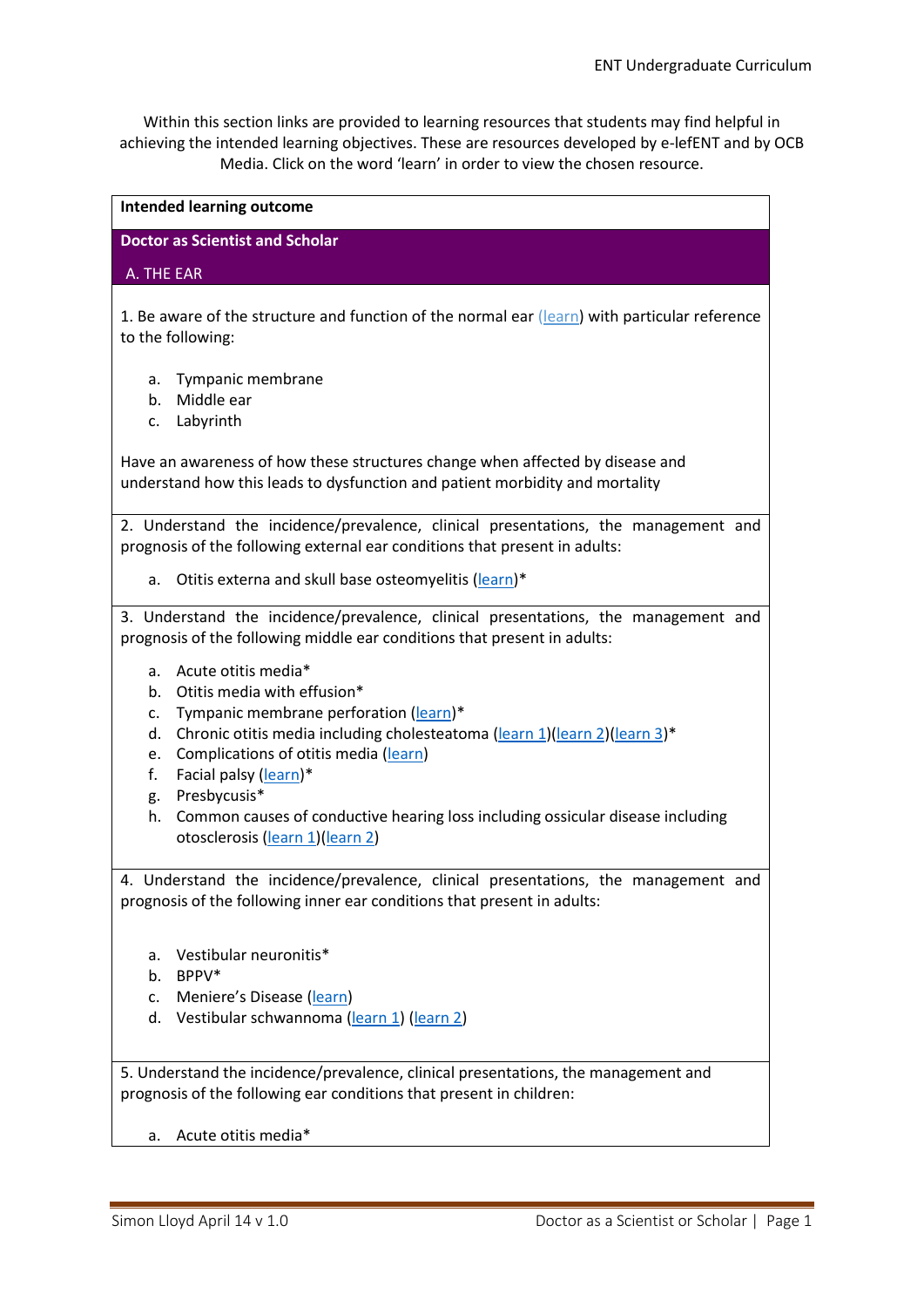- b. Otitis media with effusion (learn)\*
- c. Tympanic membrane perforation [\(learn\)](http://www.e-lefent.org.uk/the-learning-zone/node/3744)\*
- d. Chronic otitis media including cholesteatoma [\(learn](http://www.e-lefent.org.uk/the-learning-zone/node/1509) 1)[\(learn 2\)](http://www.e-lefent.org.uk/the-learning-zone/node/1557)[\(learn 3\)](http://www.e-lefent.org.uk/the-learning-zone/node/4205)\*
- e. Complications of otitis media [\(learn\)](http://www.e-lefent.org.uk/the-learning-zone/node/3889)\*

6. Have a basic knowledge of the following otological procedures:

- a. Grommet insertion\*
- b. Myringoplasty [\(learn\)](http://www.e-lefent.org.uk/the-learning-zone/node/3744)\*
- c. Mastoidectomy [\(learn\)](http://www.e-lefent.org.uk/the-learning-zone/node/4205)
- d. Ossicular reconstruction

7. Have a basic knowledge of the different types of hearing aid available including bone anchored hearing aids and cochlear implantation (learn 1)(learn 2)(learn 3)\*

8. Be aware of the importance of screening in ENT conditions and in particular have an awareness of the neonatal hearing screening programme

9. Explain how common ear disorders affect an individual's ability to contribute to family life, work place and society. In this context the following conditions need special attention:

- a. Loss of hearing
- b. Loss of balance
- c. Tinnitus

10. Understand the principles of speech and language development and how loss of hearing can influence this\*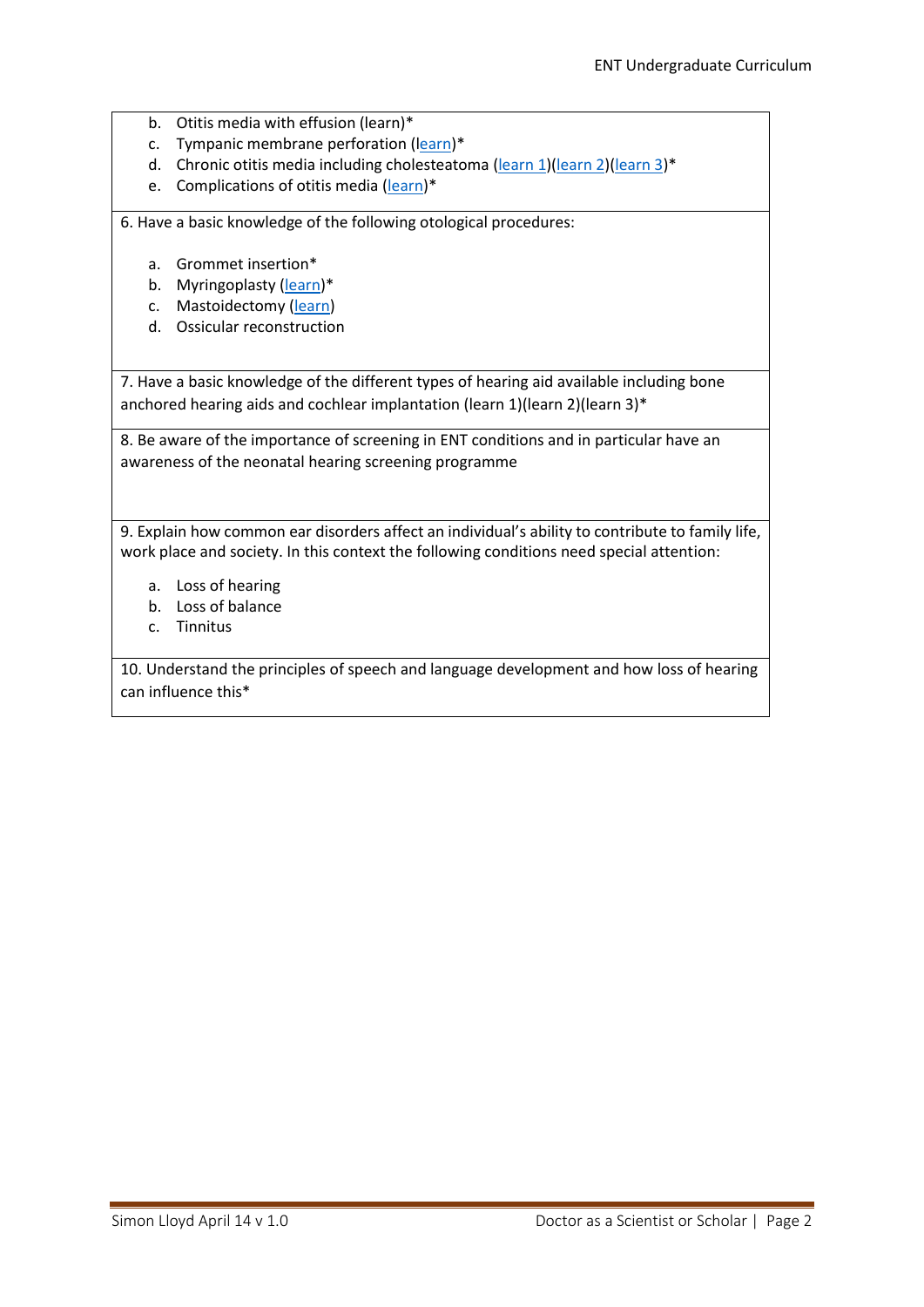B. HEAD AND NECK 1. Be aware of the structure and function of the following  $(\text{learn 1})(\text{learn 2})$ : a. Neck\* b. Thyroid gland\*

- c. Oral cavity\*
- d. Pharynx and larynx
- e. Salivary glands

Have an awareness of how these structures change when affected by disease and understand how this leads to dysfunction and patient morbidity and mortality.

2. Understand the basic physiological principles of swallowing [\(learn\)](http://entvideo.ocbmedia.com/swallowing)

3. Understand the incidence/prevalence, clinical presentations, the management and prognosis of the following malignant head and neck conditions:

- a. Carcinoma of the larynx\*(learn 1)(learn 2)
- b. Carcinoma of the pharynx including nasopharyngeal carcinoma\*
- c. Carcinoma of the oral cavity\*
- d. Carcinoma of the oesophagus\*
- e. Cutaneous malignancy of the head and neck eg. SCC, BCC, melanoma

Be aware that lymphoma can affect the head and neck region

A basic understanding of the modalities of treatment available for the treatment of head and neck cancer is required.

4. Be aware of the natural history of head and neck cancer and the TNM staging system

5. Be aware of head and neck red flag symptoms\*.

6. Be aware of the risk factors for head and neck cancer and what means are available for preventing head and neck cancer\*.

7. Be aware of current fast-track referral guidance. Further information can be found at:

[www.nice.org.uk/nicemedia/pdf/cg027niceguideline.pdf](http://www.nice.org.uk/nicemedia/pdf/cg027niceguideline.pdf) [www.scotland.gov.uk/Resource/Doc/46922/0014162.pdf](http://www.scotland.gov.uk/Resource/Doc/46922/0014162.pdf)

8. Understand the incidence/prevalence, clinical presentations, the management and prognosis of the following benign head and neck conditions in adults:

- a. Acute tonsillitis\*
- b. Peritonsillar abscess and parapharyngeal abscess (learn 1)(learn 2)\*
- c. Epiglottitis\*
- d. Laryngitis\*
- e. Pharyngitis\*
- f. Infectious mononucleosis\*
- g. Obstructive sleep apnoea\*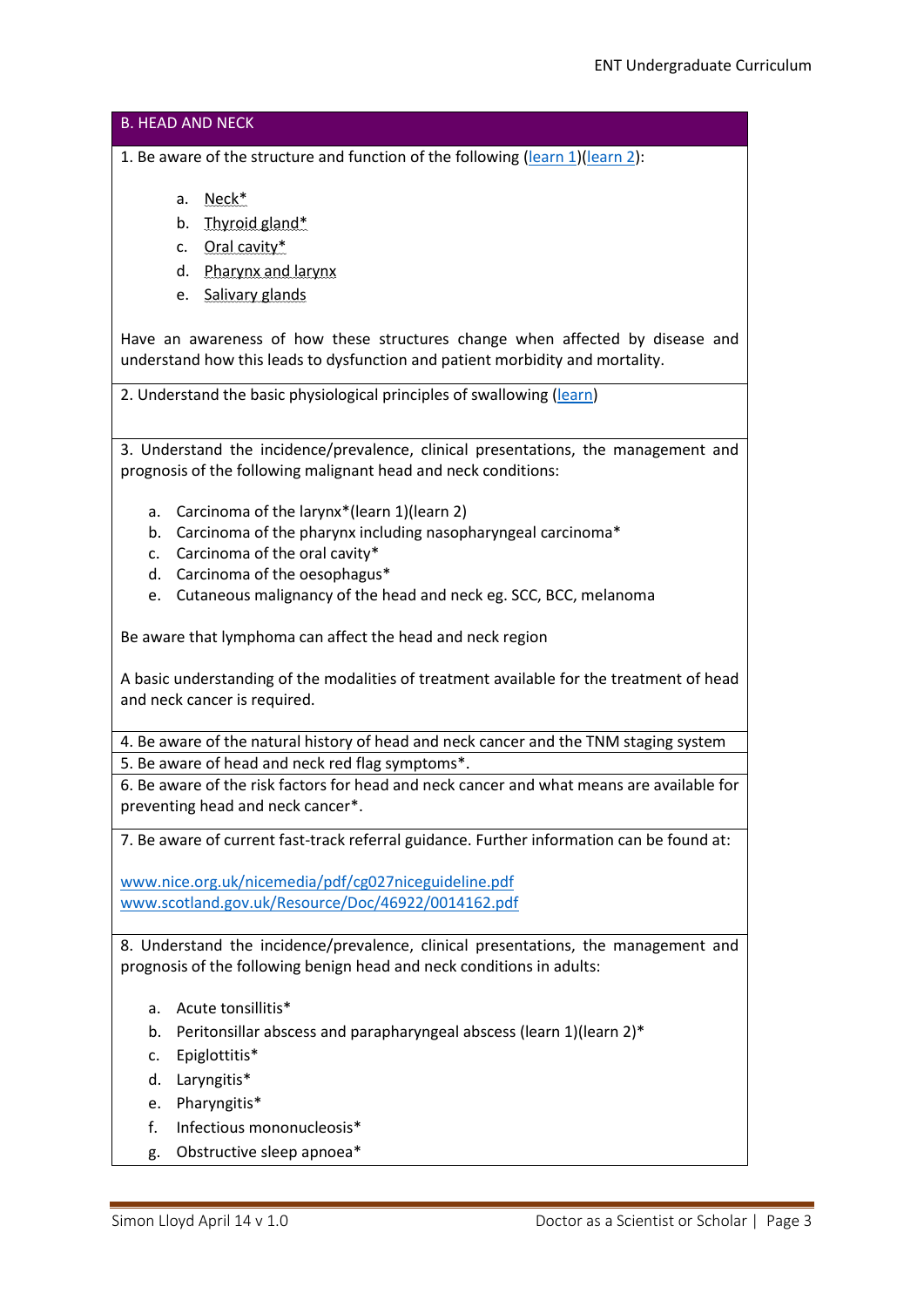i. Branchial cyst j. Lesions of the oral cavity including leukoplakia k. Vocal cord paralysis l. Vocal cord nodules and polyps m. Pharyngeal pouch (learn) Have a broad understanding of how to manage acute airway obstruction (learn 1)(learn 2) 9. Be aware of the importance of laryngopharyngeal reflux\* in the aetiology of diseases of the pharynx and larynx 10. Understand the incidence/prevalence, clinical presentations, the management and prognosis of the following head and neck conditions that present in children: a. Acute tonsillitis\* b. Epiglottitis\* c. Adenoid hypertrophy\* d. Allergic chronic rhinosinusitis\* e. Mumps\* f. Croup g. Pertussis 11. Understand the incidence/prevalence, clinical presentations, the management and prognosis of the following thyroid conditions in adults: a. Graves disease\* b. Multinodular goitre\* c. Hypo and hyperthyroidism\* d. Thyroid malignancy\* e. Thyroiditis\* f. Thyroglossal cyst 12. Understand the incidence/prevalence, clinical presentations, the management and prognosis of the following salivary gland conditions in adults: a. Benign and malignant salivary gland tumours\* b. Sialadenitis c. Salivary gland stones and strictures d. Sjogren's syndrome e. Xerostomia 13. Have a basic knowledge of the following head and neck procedures: a. Tonsillectomy\* b. Adenoidectomy\* c. Tracheostomy

h. Acute laryngeal oedema\*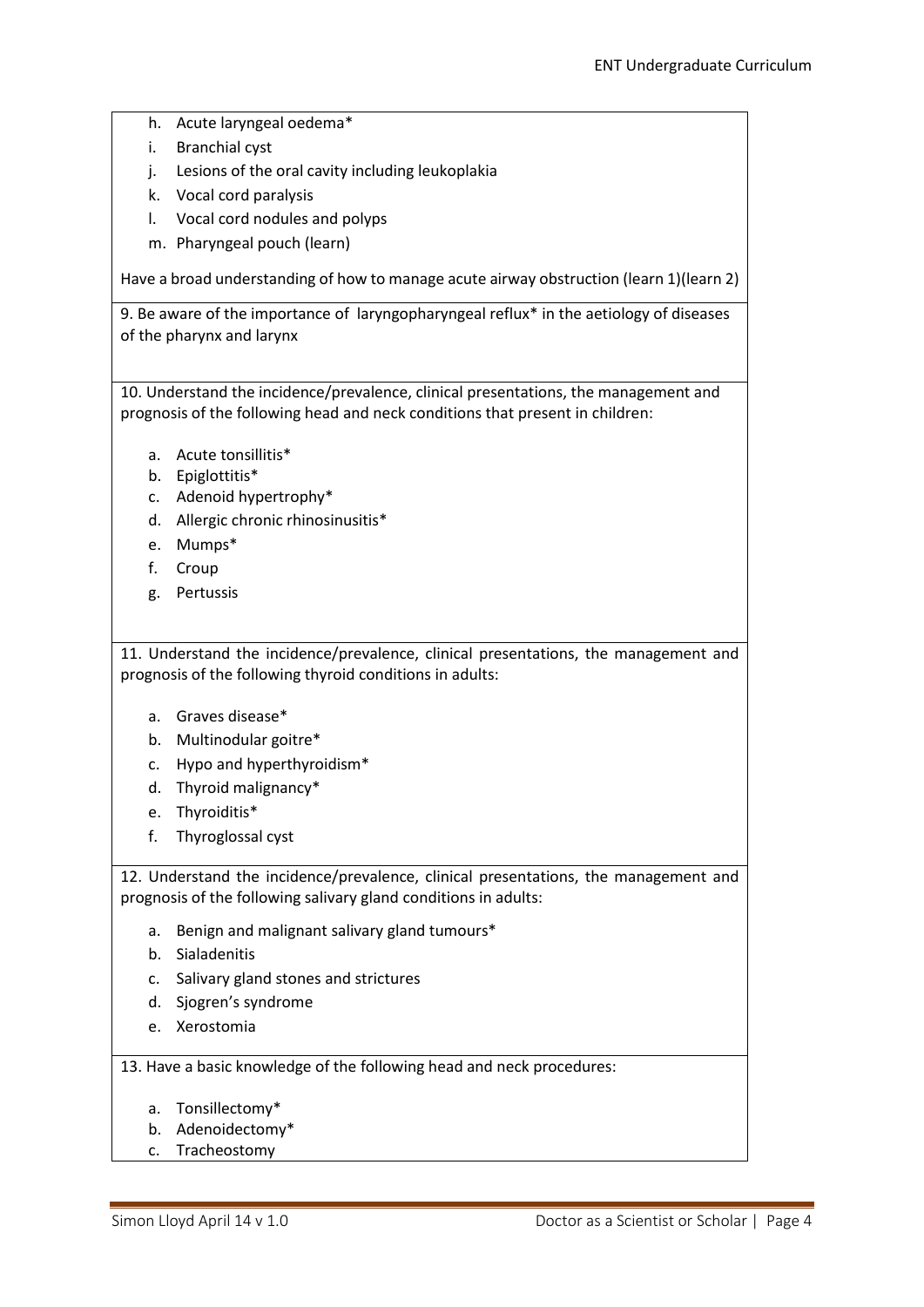## d. Thyroidectomy

14. Be aware of the current criteria for recommending tonsillectomy:

<http://www.sign.ac.uk/pdf/sign117.pdf>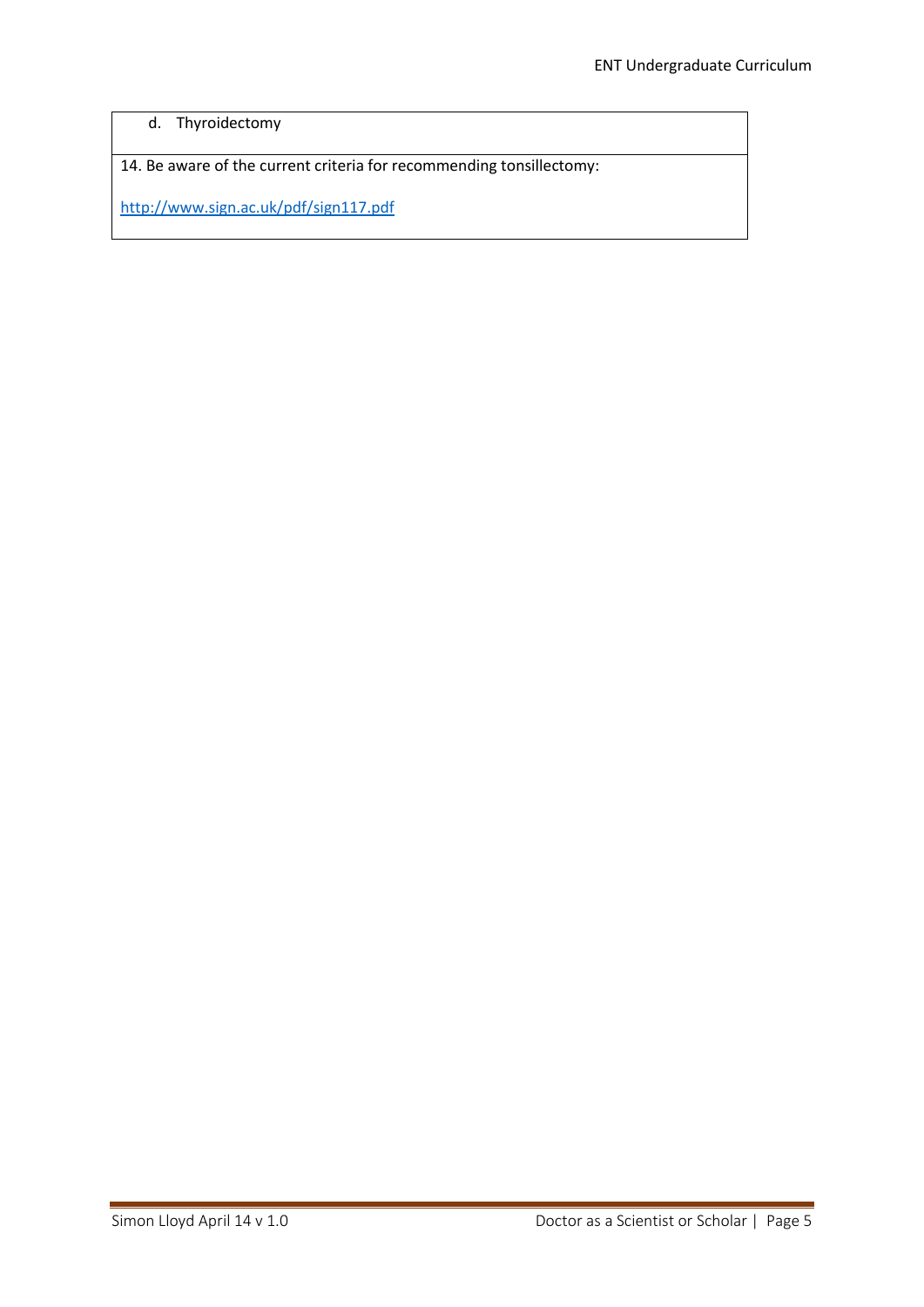| C. NOSE                                                                                                                                                                                                                                                                                   |
|-------------------------------------------------------------------------------------------------------------------------------------------------------------------------------------------------------------------------------------------------------------------------------------------|
| 1. Be aware of the structure and function of the normal nose and sinuses (learn) with<br>particular reference to the following:                                                                                                                                                           |
| a. External nose                                                                                                                                                                                                                                                                          |
| b. Nasal cavity and paranasal sinuses                                                                                                                                                                                                                                                     |
| Have an awareness of how these structures change when affected by disease and<br>understand how this leads to dysfunction and patient morbidity and mortality.                                                                                                                            |
| 2. Understand the physiology of the sense of smell and how this influences the sense of<br>taste                                                                                                                                                                                          |
| 3. Understand the incidence/prevalence, clinical presentations, the management and<br>prognosis of the following sinonasal conditions in adults:                                                                                                                                          |
| a. Acute rhinosinusitis (learn)*<br>Chronic rhinosinusitis with and without nasal polyps including nasal allergy<br>b.<br>(learn)*                                                                                                                                                        |
| c. Epistaxis (learn)*<br>d. Atypical facial pain (learn)*                                                                                                                                                                                                                                 |
| Structural deformity of the nasal septum<br>e.                                                                                                                                                                                                                                            |
| f.<br>Structural deformity of the external nose (learn 1)(learn 2)                                                                                                                                                                                                                        |
| 4. Understand the incidence/prevalence, clinical presentations, the management and<br>prognosis of the following sinonasal conditions that present in children:                                                                                                                           |
| a. Chronic rhinosinusitis including nasal allergy (learn 1)(learn 2)*                                                                                                                                                                                                                     |
| b. Epistaxis*<br>Cleft lip and palate (learn)<br>c.                                                                                                                                                                                                                                       |
| 5. Have a basic knowledge of the following sinonasal procedures:                                                                                                                                                                                                                          |
|                                                                                                                                                                                                                                                                                           |
| Endoscopic sinus surgery<br>a.<br>Septoplasty<br>b.                                                                                                                                                                                                                                       |
| 6. Recognise the role of incidental and systemic medical conditions on patient's ear nose<br>and throat system and evaluate how these conditions may contribute to patient's<br>mortality and morbidity. In this context the following medical conditions need special<br>considerations: |
| Atopic disease with particular reference to the nose<br>а.                                                                                                                                                                                                                                |
| b. Autoimmune conditions eg. Graves disease                                                                                                                                                                                                                                               |
| Systemic inflammatory conditions eg. Granulomatosis with polyangitis,<br>c.<br>Sarcoidosis                                                                                                                                                                                                |
| Chronic infective conditions eg. Tuberculosis, Syphilis<br>d.                                                                                                                                                                                                                             |